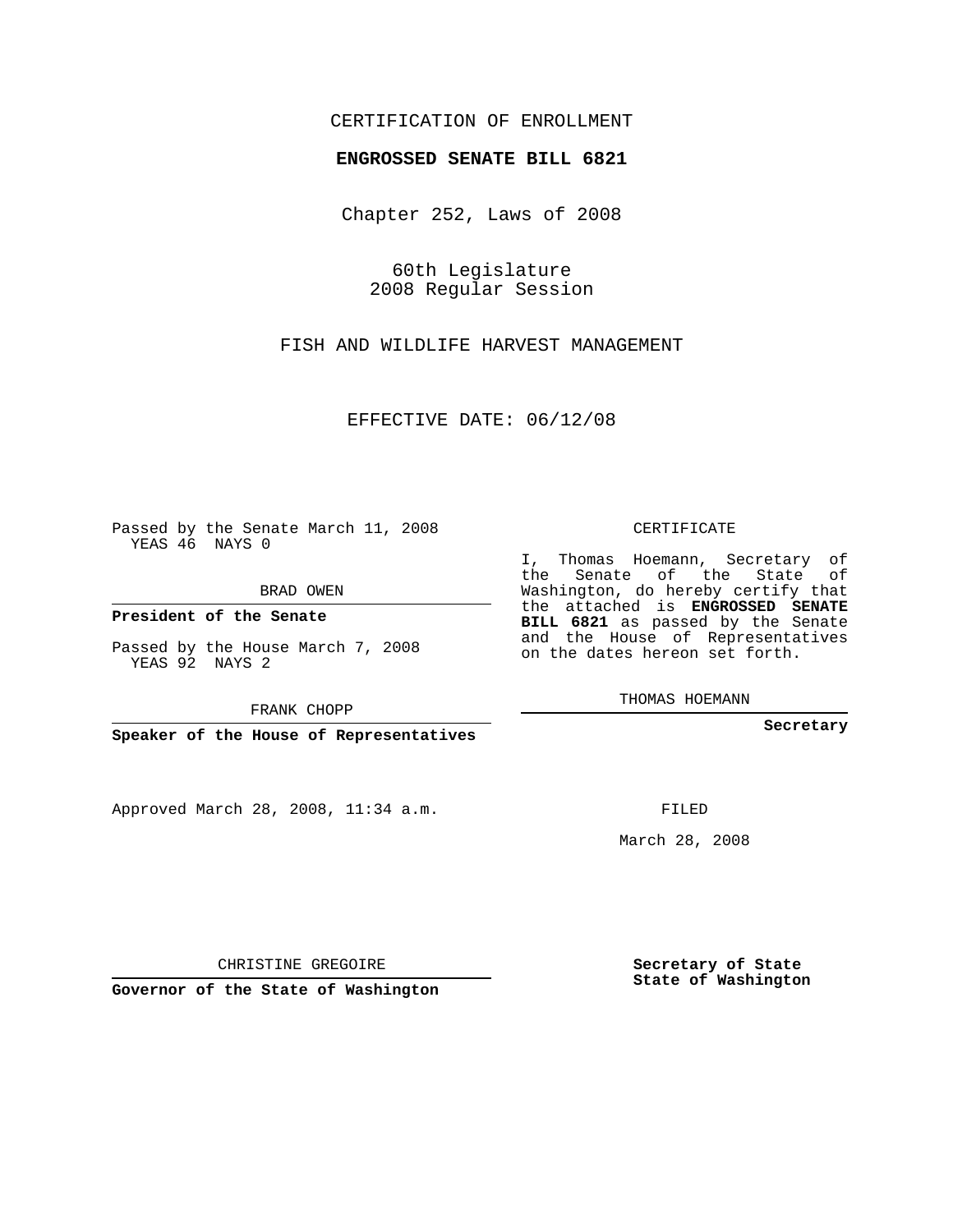# **ENGROSSED SENATE BILL 6821** \_\_\_\_\_\_\_\_\_\_\_\_\_\_\_\_\_\_\_\_\_\_\_\_\_\_\_\_\_\_\_\_\_\_\_\_\_\_\_\_\_\_\_\_\_

\_\_\_\_\_\_\_\_\_\_\_\_\_\_\_\_\_\_\_\_\_\_\_\_\_\_\_\_\_\_\_\_\_\_\_\_\_\_\_\_\_\_\_\_\_

### AS AMENDED BY THE HOUSE

Passed Legislature - 2008 Regular Session

# **State of Washington 60th Legislature 2008 Regular Session**

**By** Senators Hatfield and Jacobsen

Read first time 01/25/08. Referred to Committee on Natural Resources, Ocean & Recreation.

1 AN ACT Relating to fish and wildlife harvest management; amending RCW 42.56.430, 77.80.020, 77.80.050, and 77.80.060; and repealing RCW 77.80.010.

BE IT ENACTED BY THE LEGISLATURE OF THE STATE OF WASHINGTON:

 **Sec. 1.** RCW 42.56.430 and 2007 c 293 s 1 are each amended to read as follows:

 The following information relating to fish and wildlife is exempt from disclosure under this chapter:

 (1) Commercial fishing catch data from logbooks required to be provided to the department of fish and wildlife under RCW 77.12.047, when the data identifies specific catch location, timing, or methodology and the release of which would result in unfair competitive disadvantage to the commercial fisher providing the catch data, however, this information may be released to government agencies concerned with the management of fish and wildlife resources;

 (2) Sensitive fish and wildlife data. Sensitive fish and wildlife data may be released to the following entities and their agents for fish, wildlife, land management purposes, or scientific research needs: Government agencies, public utilities, and accredited colleges and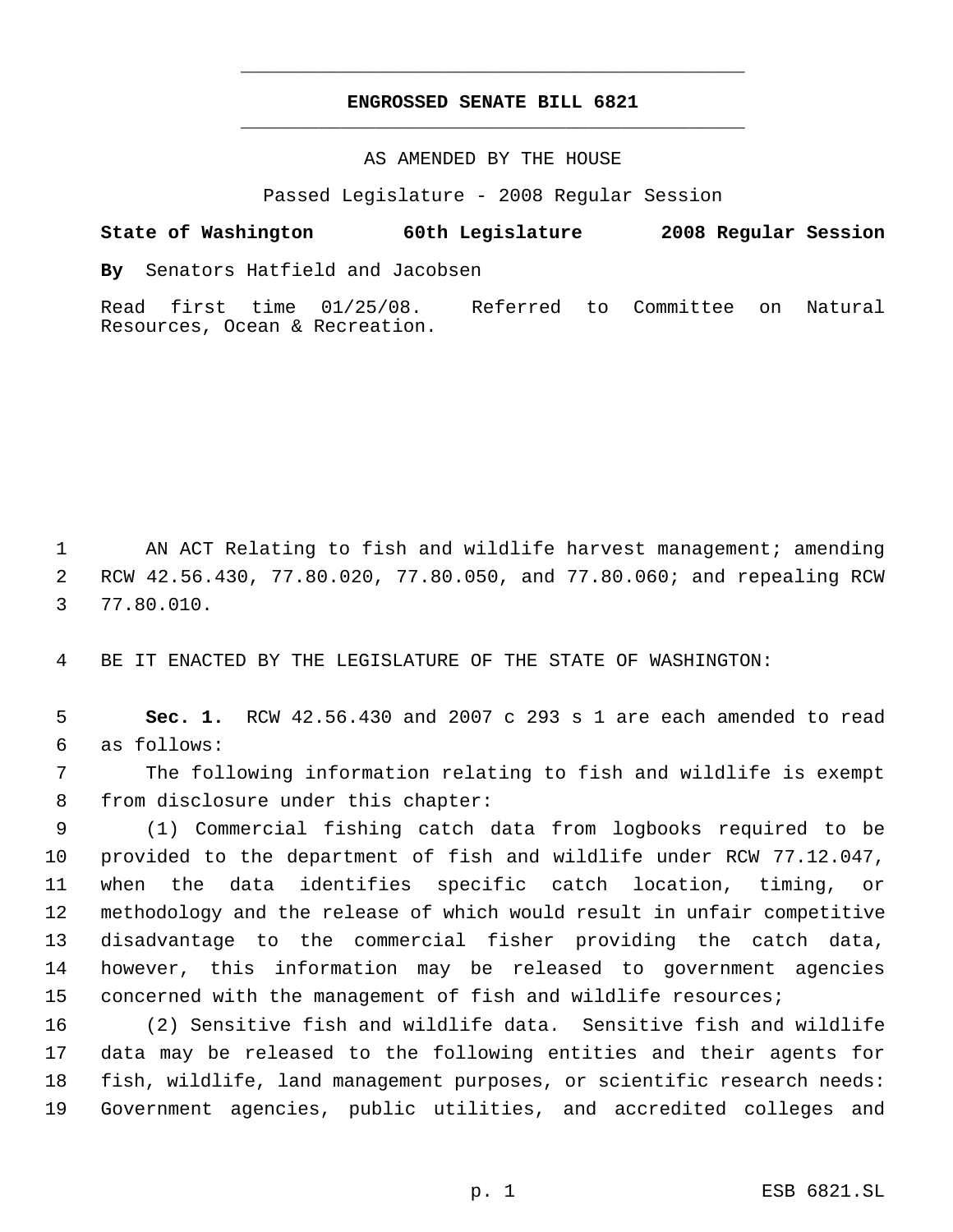universities. Sensitive fish and wildlife data may be released to tribal governments. Sensitive fish and wildlife data may also be released to the owner, lessee, or right-of-way or easement holder of the private land to which the data pertains. The release of sensitive fish and wildlife data may be subject to a confidentiality agreement, except upon release of sensitive fish and wildlife data to the owner, lessee, or right-of-way or easement holder of private land who initially provided the data. Sensitive fish and wildlife data does not include data related to reports of predatory wildlife as specified in RCW 77.12.885. Sensitive fish and wildlife data must meet at least one of the following criteria of this subsection as applied by the department of fish and wildlife:

 (a) The nesting sites or specific locations of endangered species designated under RCW 77.12.020, or threatened or sensitive species classified by rule of the department of fish and wildlife;

 (b) Radio frequencies used in, or locational data generated by, telemetry studies; or

 (c) Other location data that could compromise the viability of a specific fish or wildlife population, and where at least one of the following criteria are met:

(i) The species has a known commercial or black market value;

 (ii) There is a history of malicious take of that species and the species behavior or ecology renders it especially vulnerable;

 (iii) There is a known demand to visit, take, or disturb the species; or

 (iv) The species has an extremely limited distribution and 27 concentration; ((and))

 (3) The personally identifying information of persons who acquire recreational licenses under RCW 77.32.010 or commercial licenses under chapter 77.65 or 77.70 RCW, except name, address of contact used by the department, and type of license, endorsement, or tag; however, the department of fish and wildlife may disclose personally identifying information to:

 (a) Government agencies concerned with the management of fish and wildlife resources;

 (b) The department of social and health services, child support division, and to the department of licensing in order to implement RCW 77.32.014 and 46.20.291; and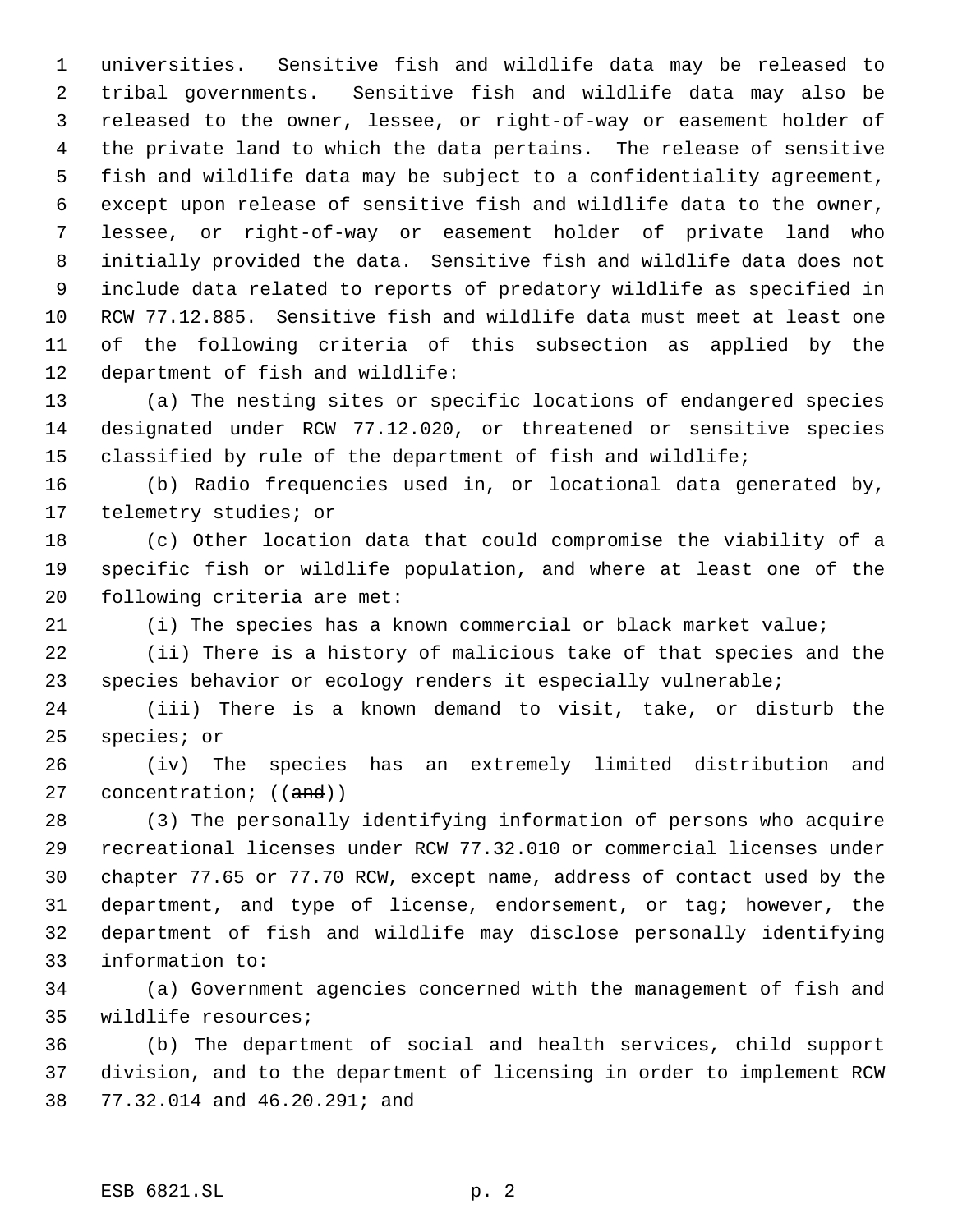(c) Law enforcement agencies for the purpose of firearm possession 2 enforcement under RCW 9.41.040; and

 (4) Information that the department of fish and wildlife has received or accessed but may not disclose due to confidentiality requirements in the Magnuson-Stevens fishery conservation and management reauthorization act of 2006 (16 U.S.C. Sec. 1861(h)(3) and (i), and Sec. 1881a(b)).

 **Sec. 2.** RCW 77.80.020 and 1984 c 67 s 1 are each amended to read as follows:

10 (1)(a) The department may purchase commercial fishing vessels and appurtenant gear, and the current state commercial fishing licenses, delivery permits, and charter boat licenses if the license or permit holder was substantially restricted in fishing as a result of compliance with *United States of America et al. v. State of Washington et al.,* Civil No. 9213, United States District Court for Western District of Washington, February 12, 1974, and *Sohappy v. Smith,* 302 F. Supp. 899 (D. Oregon, 1969), as amended, affirmed, and remanded 529 F. 2d 570 (9th Cir., 1976).

 (b) The department may also make such purchases if the license or permit holder was substantially restricted in fishing as a result of compliance with *United States of America et al. v. State of Washington et al*., 873 F. Supp. 1422 (W.D. Wash. 1994) as affirmed in part, reversed in part, and remanded 157 F.3d 630 (9th Cir., 1998), if the federal government provides funding to the state for the purpose of initiating these purchases.

26 (2) The department shall not purchase a vessel under this section without also purchasing all current Washington commercial fishing licenses and delivery permits and charter boat licenses issued to the vessel or its owner. The department may purchase current licenses and delivery permits without purchasing the vessel.

 **Sec. 3.** RCW 77.80.050 and 1995 c 269 s 3201 are each amended to read as follows:

33 The director shall adopt rules for the administration of (( $t$ he 34 program)) this chapter. To assist the department in the administration 35 of ((the program)) this chapter, the director may contract with persons